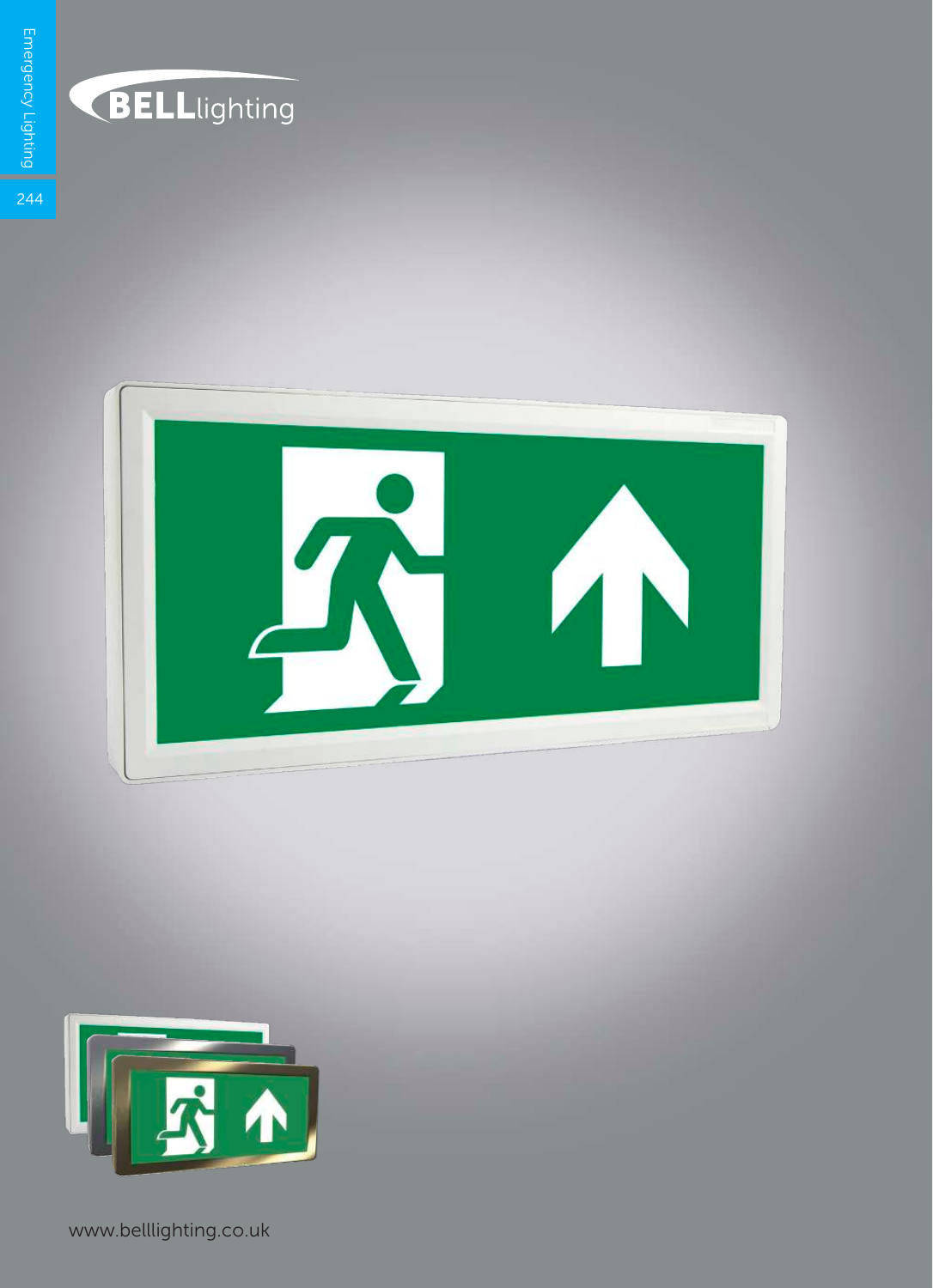$245$ 

## **Spectrum**

## LED Emergency Ultra Slim Exit Sign

The Spectrum Ultra Slim Exit Sign combines the functionality of an exit sign with the ability to effortlessly blend in with its decorative surroundings until illuminated. The sleek design along with the decorative bezel options truly makes this Ultra Slim Exit Sign unique.

- ∞ 50% smaller than standard exit sign
- ∞ 270mm x 130mm
- ∞ Easy Fit trim options available
- ∞ Sleek, energy efficient design
- ∞ Different legend options available
- ∞ Suitable for commercial & industrial installations
- ∞ Wall mountable
- ∞ Maintained / Non Maintained
- ∞ 18M Viewing distance



Light source failure: Red indicator flashes twice every 3 seconds Auto Self Test Indicator. No requirement for manual key test (Code: 09053) Normal operation: Green indicator illuminated Battery failure: Red indicator flashes once every 3 seconds Less than rated duration time: Red indicator flashes three times every 3 seconds.

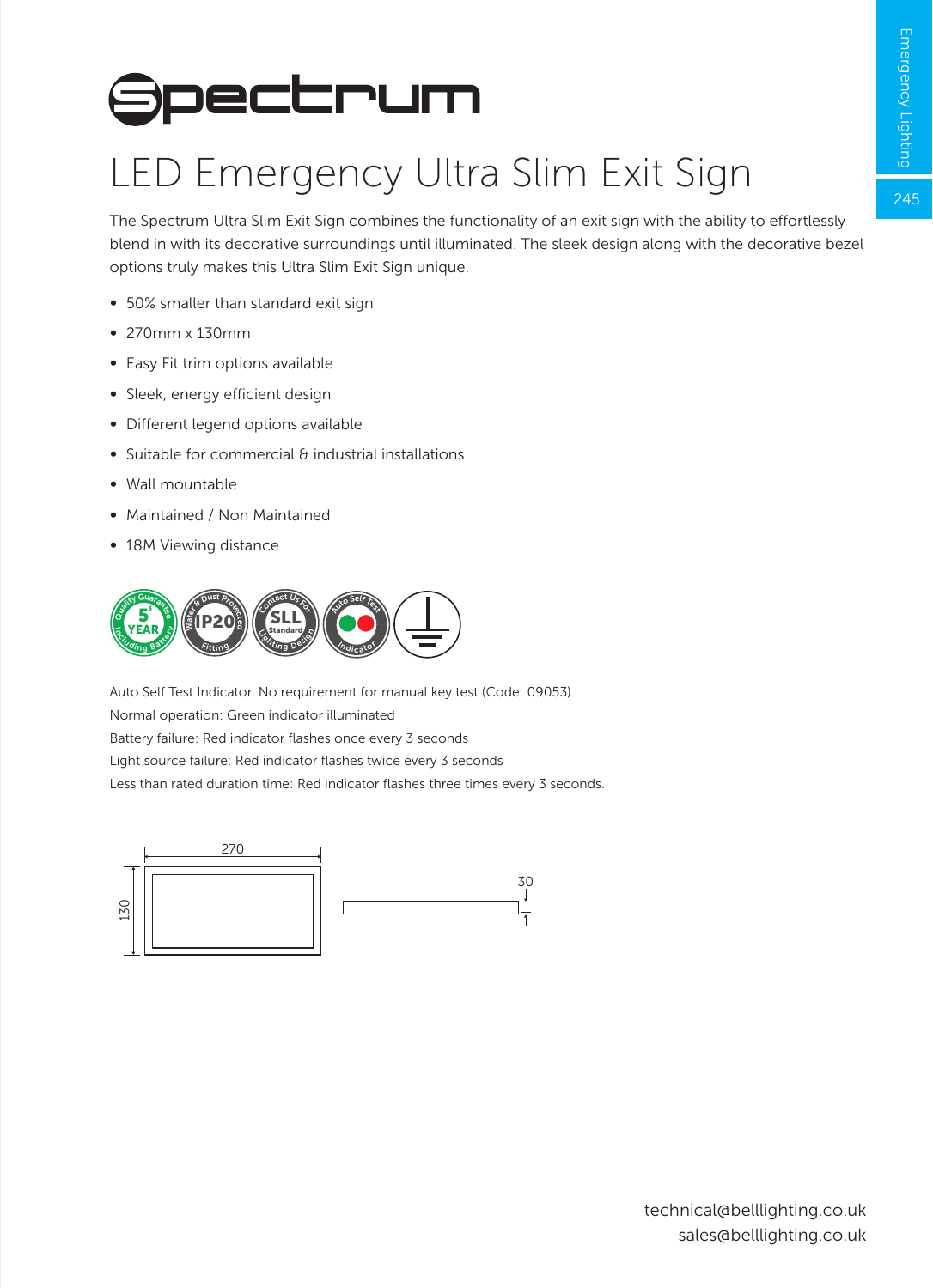246



## LED Emergency Ultra Slim Exit Sign

Legend Options





09061 Old (Euro) Legend Left & Right

09060 Old (Euro) Legend Down



| <b>Technical Specification</b> |                                   |  |  |  |
|--------------------------------|-----------------------------------|--|--|--|
| Construction                   | Polycarbonate                     |  |  |  |
| LED Chip                       | Samsung                           |  |  |  |
| IP Rating                      | <b>IP20</b>                       |  |  |  |
| Operating Temp                 | $-5^{\circ}$ C to $+35^{\circ}$ C |  |  |  |
| Input Voltage                  | $220 - 240V$                      |  |  |  |
| Power Factor                   | > 0.9                             |  |  |  |
| Battery                        | <b>NiCd</b>                       |  |  |  |

| Code  | W                        | Description                                                                                                              | Viewing<br>Distance | Temp                     | <b>Hours</b> |
|-------|--------------------------|--------------------------------------------------------------------------------------------------------------------------|---------------------|--------------------------|--------------|
| 09052 | 3                        | 3W Spectrum LED Emergency Ultra Slim Exit Sign Including Up<br>Legend, Maintained, supplied with white bezel             | 18 <sub>M</sub>     | 6500K                    | 30000        |
| 09053 | 3                        | 3W Spectrum LED Emergency Ultra Slim Exit Sign Including Up<br>Legend, Maintained - Self Test, supplied with white bezel | 18M                 | 6500K                    | 30000        |
| 09054 |                          | Satin Bezel for Spectrum Ultra Slim Exit Box                                                                             |                     |                          | 30000        |
| 09055 | $\overline{\phantom{a}}$ | Antique Brass Bezel for Spectrum Ultra Slim Exit Box                                                                     |                     |                          | 30000        |
| 09056 | $\overline{\phantom{a}}$ | New (ISO) Legend Up for Ultra Slim Exit Box                                                                              |                     | $\overline{\phantom{a}}$ | 30000        |
| 09057 | $\overline{\phantom{a}}$ | New (ISO) Legend Down for Ultra Slim Exit Box                                                                            |                     | $\overline{\phantom{a}}$ | 30000        |
| 09058 | $\overline{\phantom{a}}$ | New (ISO) Legend Left / Right for Ultra Slim Exit Box                                                                    |                     |                          | 30000        |
| 09059 | $\overline{\phantom{a}}$ | Old (Euro) Legend Up for Ultra Slim Exit Box                                                                             |                     |                          | 30000        |
| 09060 | $\overline{\phantom{a}}$ | Old (Euro) Legend Down for Ultra Slim Exit Box                                                                           |                     | $\overline{\phantom{a}}$ | 30000        |
| 09061 |                          | Old (Euro) Legend Left / Right for Ultra Slim Exit Box                                                                   |                     |                          | 30000        |

Must be tested in line with the requirements of BS5266, failure to do so may effect battery life and warranty.